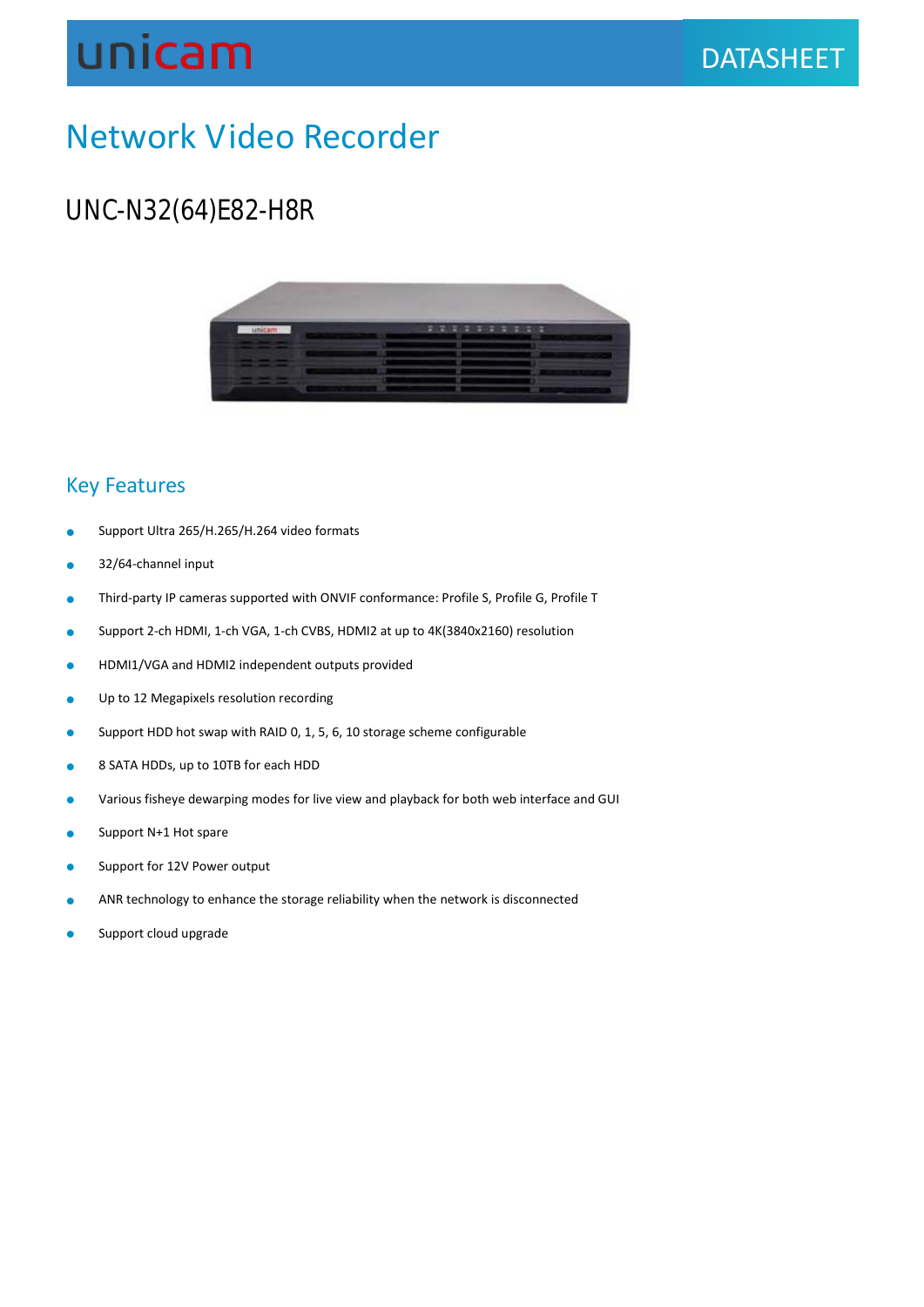# unicam

## Specifications

| <b>Model</b>                | <b>UNC-N32E82-H8R</b>                                                                                                                                                                                                                                                                  | <b>UNC-N64E82-H8R</b> |  |
|-----------------------------|----------------------------------------------------------------------------------------------------------------------------------------------------------------------------------------------------------------------------------------------------------------------------------------|-----------------------|--|
| Video/Audio Input           |                                                                                                                                                                                                                                                                                        |                       |  |
| IP Video Input              | $32$ -ch                                                                                                                                                                                                                                                                               | 64-ch                 |  |
| Two-way Audio Input         | 1-ch, RCA                                                                                                                                                                                                                                                                              |                       |  |
| <b>Network</b>              |                                                                                                                                                                                                                                                                                        |                       |  |
| Incoming Bandwidth          | 320Mbps                                                                                                                                                                                                                                                                                |                       |  |
| Outgoing Bandwidth          | 320Mbps                                                                                                                                                                                                                                                                                |                       |  |
| <b>Remote Users</b>         | 128                                                                                                                                                                                                                                                                                    |                       |  |
| Protocols                   | SNMP, P2P, UPnP, NTP, DHCP, PPPOE                                                                                                                                                                                                                                                      |                       |  |
| Video/Audio Output          |                                                                                                                                                                                                                                                                                        |                       |  |
| HDMI/VGA Output             | HDMI1/VGA:<br>1920x1080p /60Hz, 1920x1080p /50Hz, 1600x1200 /60Hz, 1280x1024 /60Hz, 1280x720 /60Hz, 1024x768<br>/60Hz<br>HDMI2:<br>4K (3840x2160) /60Hz, 4K (3840x2160) /30Hz, 1920x1080p /60Hz, 1920x1080p /50Hz, 1600x1200 /60Hz,<br>1280x1024 /60Hz, 1280x720 /60Hz, 1024x768 /60Hz |                       |  |
| <b>CVBS Output</b>          | 1-ch, BNC                                                                                                                                                                                                                                                                              |                       |  |
| <b>Recording Resolution</b> | 12MP/8MP/6MP/5MP/4MP/3MP/1080p/960p/720p/D1/2CIF/CIF                                                                                                                                                                                                                                   |                       |  |
| Audio Output                | 1-ch, RCA                                                                                                                                                                                                                                                                              |                       |  |
| Synchronous Playback        | $16$ -ch                                                                                                                                                                                                                                                                               |                       |  |
| Corridor Mode Screen        | 3/4/5/7/9/10/12/16/32                                                                                                                                                                                                                                                                  |                       |  |
| <b>Decoding</b>             |                                                                                                                                                                                                                                                                                        |                       |  |
| Decoding format             | Ultra 265, H.265, H.264                                                                                                                                                                                                                                                                |                       |  |
| Live view/ Playback         | 12MP/8MP/6MP/5MP/4MP/3MP/1080p/960p/720p/D1/2CIF/CIF                                                                                                                                                                                                                                   |                       |  |
| Capability                  | 3 x 12MP@25, 4 x 4K@30, 8 x 4MP@30, 16 x 1080P@30, 32 x 960P@25, 36 x 720P@30, 64 x D1                                                                                                                                                                                                 |                       |  |
| <b>Hard Disk</b>            |                                                                                                                                                                                                                                                                                        |                       |  |
| SATA                        | 8 SATA interfaces                                                                                                                                                                                                                                                                      |                       |  |
| Capacity                    | Up to 10TB for each HDD                                                                                                                                                                                                                                                                |                       |  |
| eSATA                       | 1 eSATA interface                                                                                                                                                                                                                                                                      |                       |  |
| <b>Smart</b>                |                                                                                                                                                                                                                                                                                        |                       |  |
| <b>VCA Detection</b>        | Face detection, Intrusion detection, Cross line detection, Audio detection, Defocus detection, Scene change<br>detection, Auto tracking                                                                                                                                                |                       |  |
| VCA Search                  | Face search, Behavior search                                                                                                                                                                                                                                                           |                       |  |
| <b>Statistical Analysis</b> | People counting                                                                                                                                                                                                                                                                        |                       |  |
| <b>Disk Array</b>           |                                                                                                                                                                                                                                                                                        |                       |  |
| Array Type                  | RAID 0, 1, 5, 6, 10                                                                                                                                                                                                                                                                    |                       |  |
| <b>External Interface</b>   |                                                                                                                                                                                                                                                                                        |                       |  |
| Network Interface           | 2 RJ45 10M/100M/1000M self-adaptive Ethernet Interfaces                                                                                                                                                                                                                                |                       |  |
| Serial Interface            | 1 x RS232, 1 x RS485                                                                                                                                                                                                                                                                   |                       |  |
| <b>USB Interface</b>        | Rear panel: 2 x USB2.0, 1 x USB3.0                                                                                                                                                                                                                                                     |                       |  |
| Alarm In                    | $16$ -ch                                                                                                                                                                                                                                                                               |                       |  |
| Alarm Out                   | 4-ch                                                                                                                                                                                                                                                                                   |                       |  |
| General                     |                                                                                                                                                                                                                                                                                        |                       |  |